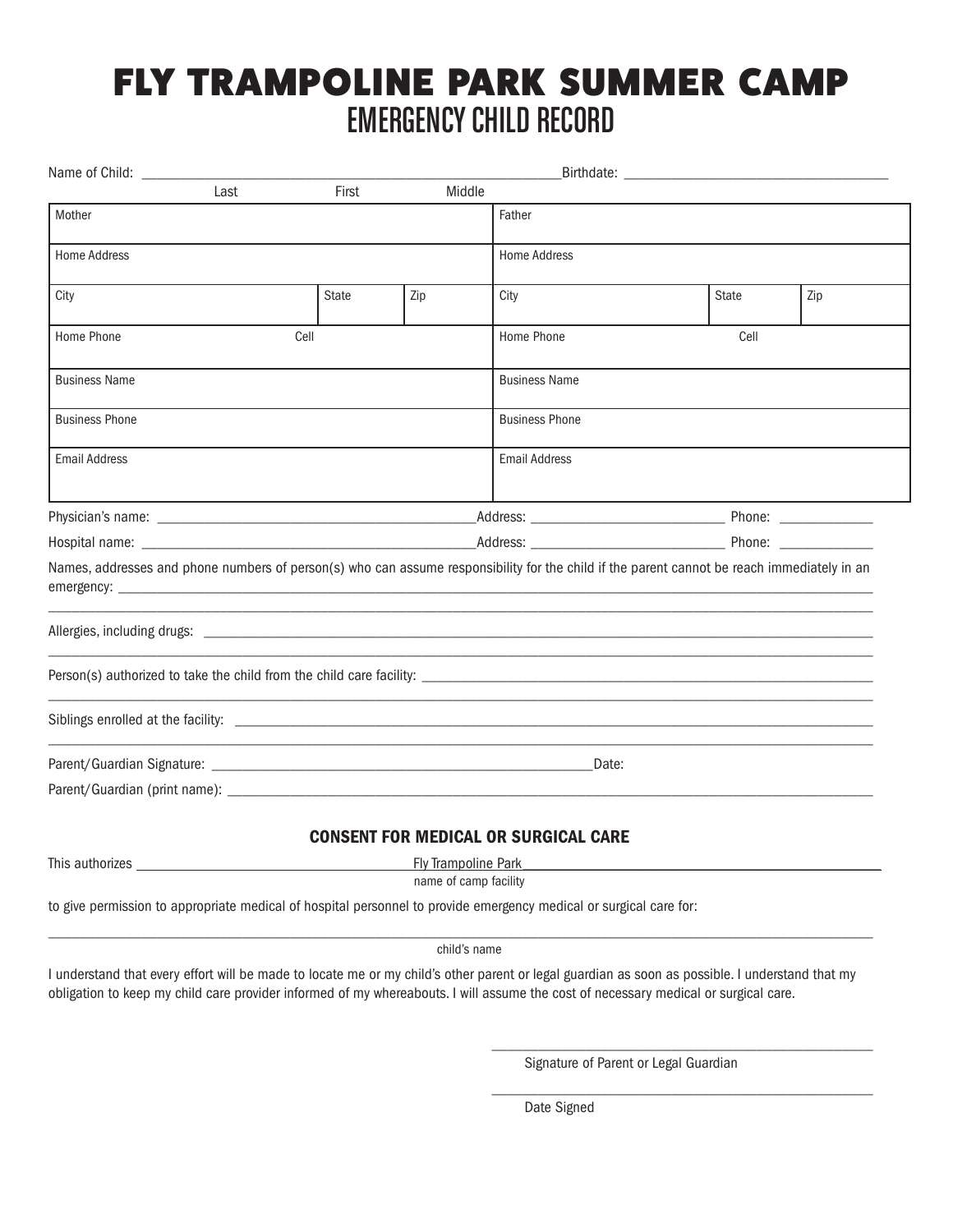# FLY TRAMPOLINE PARK SUMMER CAMP ADMINISTRATIVE FORM

## Permission to participate in Fly Trampoline Park camp activities and to receive emergency care

I hereby grant permission for my child(ren) and the play equipment and to participate in all of the activities of the Fly Trampoline Park Summer Camp.

I hereby grant permission for the Park Manager or camp counselor to take whatever steps may be necessary to obtain emergency care if warranted. The steps may include, but are not limited to the following:

- 1. Attempt to contact a parent or guardian.
- 2. Attempt to contact the person(s) listed on the emergency card.
- 3. Attempt to contact the child's physician.
- 4. If we cannot contact you, or your child's other parent/legal guardian, or your child's physician, we will do any or all of the following: A. call another physician
	- B. call an ambulance
- 5. Any expense incurred under statement number 3 and 4, above, will be taken care of by the child's family.

Fly Trampoline Park will not be responsible for anything that may happen as a result of false information given at the time of enrollment.

Your signature indicates all rules, regulations, and guidelines have been read and fully understood, and are agreed to.

Parent/Guardian (print name): example and all the contract of the contract of the contract of the contract of the contract of the contract of the contract of the contract of the contract of the contract of the contract of

Parent/Guardian Signature:

Date: